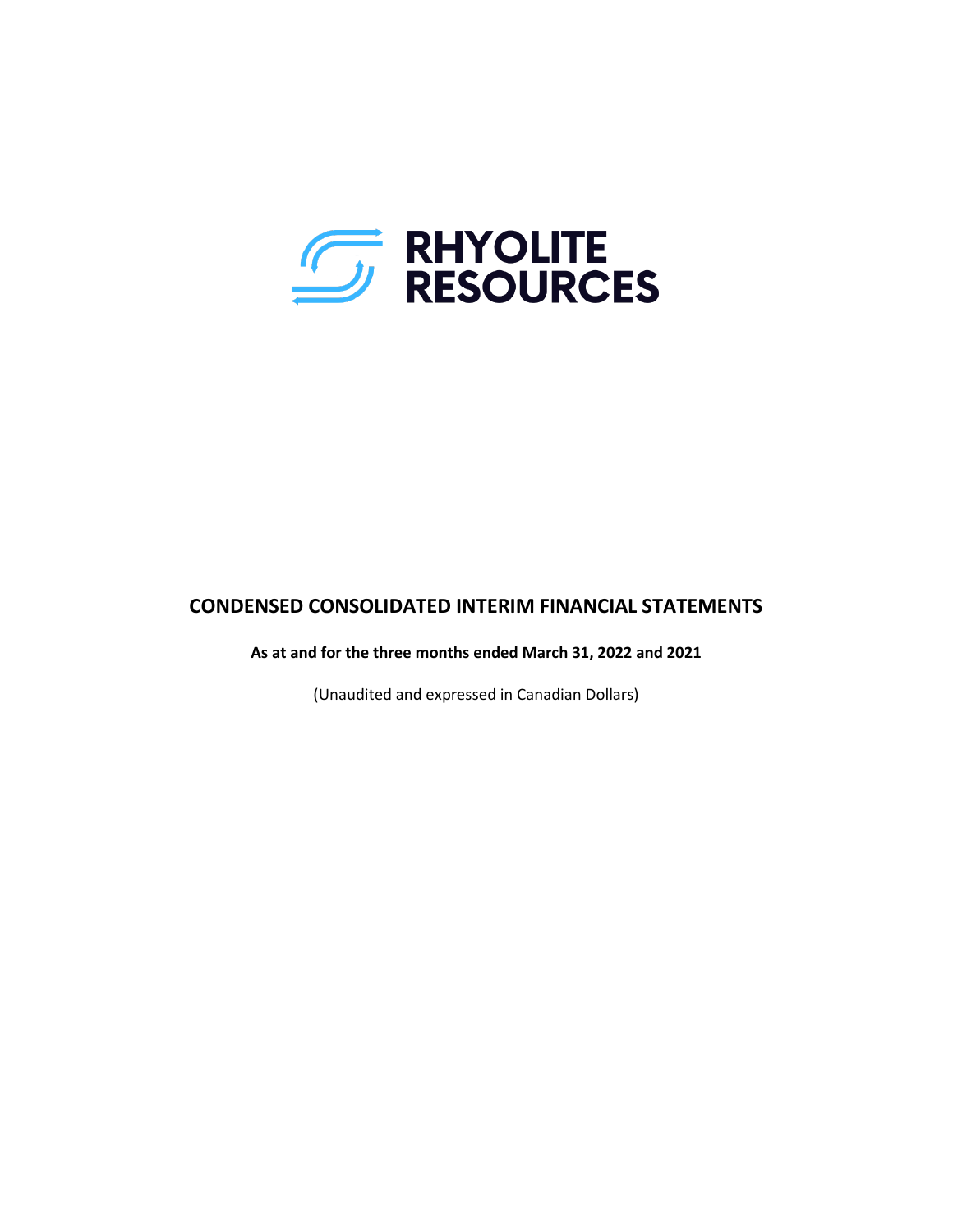#### **NOTICE OF NO AUDITOR REVIEW OF CONDENSED CONSOLIDATED INTERIM FINANCIAL STATEMENTS**

Under National Instrument 51-102, Part 4, subsection 4.3(3) (a), if an auditor has not performed a review of the interim financial statements, they must be accompanied by a notice indicating that the interim financial statements have not been reviewed by an auditor.

The accompanying unaudited condensed interim consolidated financial statements of the Company have been prepared by management and approved by the Audit Committee and the Board of Directors of the Company.

The Company's independent auditor has not performed a review of these condensed interim consolidated financial statements in accordance with standards established by the Canadian Institute of Chartered Accountants for a review of interim financial statements by an entity's auditor.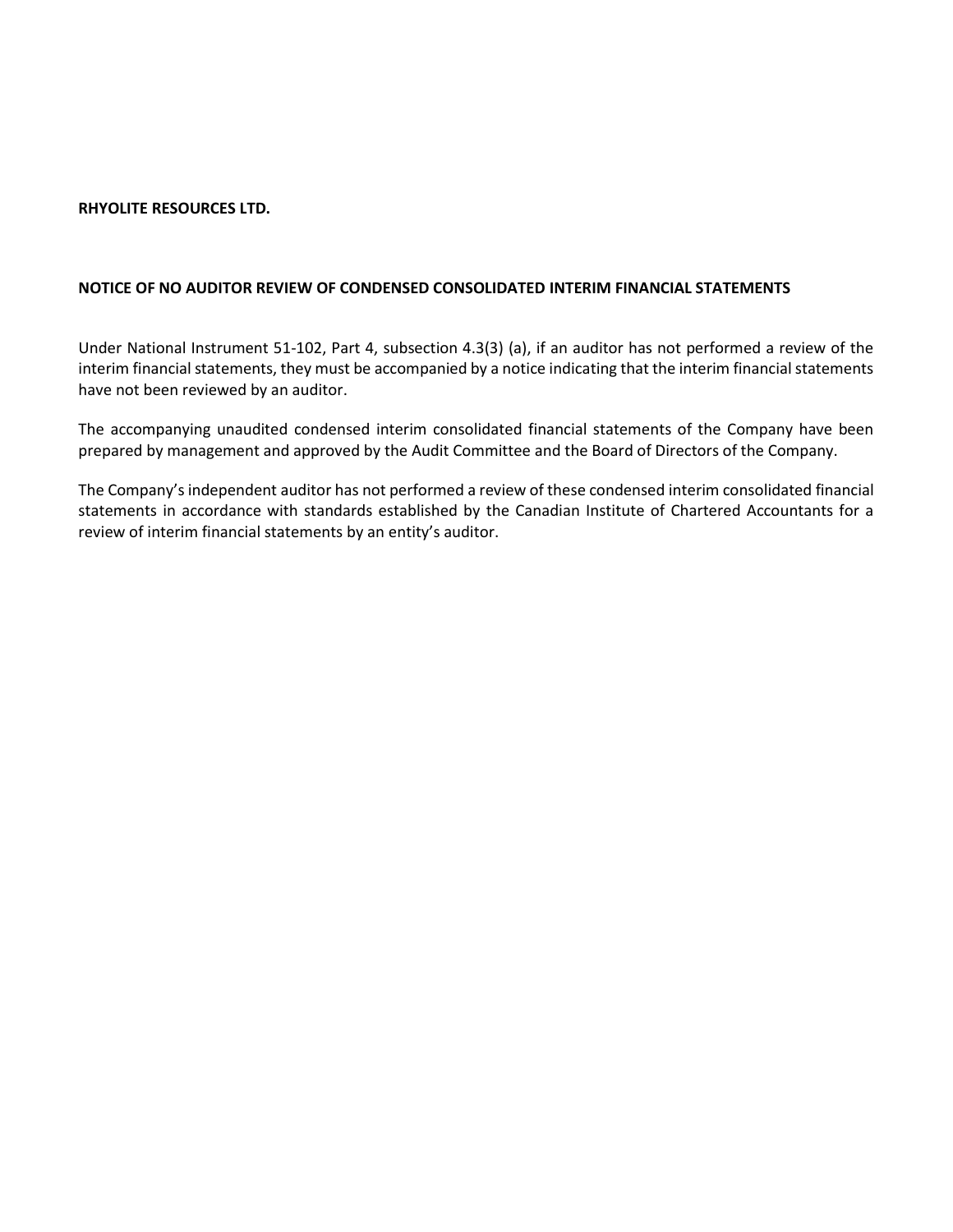Condensed Consolidated Interim Statements of Financial Position (Unaudited and expressed in Canadian dollars)

|                                                   | March 31,        | December 31,      |
|---------------------------------------------------|------------------|-------------------|
|                                                   | 2022             | 2021              |
|                                                   |                  |                   |
| <b>ASSETS</b>                                     |                  |                   |
| Current assets                                    |                  |                   |
| Cash and cash equivalents                         | \$<br>16,180,151 | 19,060,773<br>\$. |
| Amounts receivable                                | 53,213           | 65,935            |
| Prepaid expenses and deposits                     | 52,564           | 81,446            |
|                                                   | 16,285,928       | 19,208,154        |
| Non-current assets                                |                  |                   |
| Property, plant and equipment (Note 5)            | 88,371           | 45,351            |
| Right of use asset (Note 6)                       | 276,659          |                   |
| Investment in joint ventures (Note 7)             | 11,011,920       | 9,028,487         |
|                                                   |                  |                   |
| <b>Total assets</b>                               | \$<br>27,662,878 | 28,281,992<br>\$  |
|                                                   |                  |                   |
|                                                   |                  |                   |
|                                                   |                  |                   |
| LIABILITIES AND SHAREHOLDERS' EQUITY              |                  |                   |
|                                                   |                  |                   |
| <b>Current liabilities</b>                        |                  |                   |
| Accounts payable and accrued liabilities (Note 8) | \$<br>819,548 \$ | 574,465           |
| Lease liability (Note 6)                          | 44,111           |                   |
|                                                   | 863,659          | 574,465           |
|                                                   |                  |                   |
| Non-current liabilities                           |                  |                   |
| Lease liability (Note 6)                          | 236,903          |                   |
| <b>Total liabilities</b>                          |                  |                   |
|                                                   | \$<br>1,100,562  | \$<br>574,465     |
| Shareholders' equity                              |                  |                   |
| Share capital (Note 9)                            | 39,215,837       | 39,152,872        |
| <b>Equity reserves</b>                            | 2,131,665        | 1,168,349         |
| Deficit                                           | (14, 785, 186)   | (12, 613, 694)    |
|                                                   | 26,562,316       | 27,707,527        |
|                                                   |                  |                   |
| Total liabilities and shareholders' equity        | \$<br>27,662,878 | \$28,281,992      |
| Basis of preparation (Note 2)                     |                  |                   |
| Going concern (Note 2)                            |                  |                   |
| Related party transaction (Note 10)               |                  |                   |
| Subsequent event (Note 7)                         |                  |                   |
|                                                   |                  |                   |
| Approved on behalf of the Board of Directors:     |                  |                   |
|                                                   |                  |                   |

\_\_\_\_\_\_\_\_\_\_\_\_\_\_\_\_\_\_\_\_\_\_\_\_\_\_\_\_\_\_ \_\_\_\_\_\_\_\_\_\_\_\_\_\_\_\_\_\_\_\_\_\_\_\_\_\_\_\_\_\_

*/s/ Tony Chedraoui /s/ Michael G. Leskovec*

Tony Chedraoui, Director **Michael G. Leskovec, Director** 

*The accompanying notes are an integral part of these consolidated interim financial statements.* 3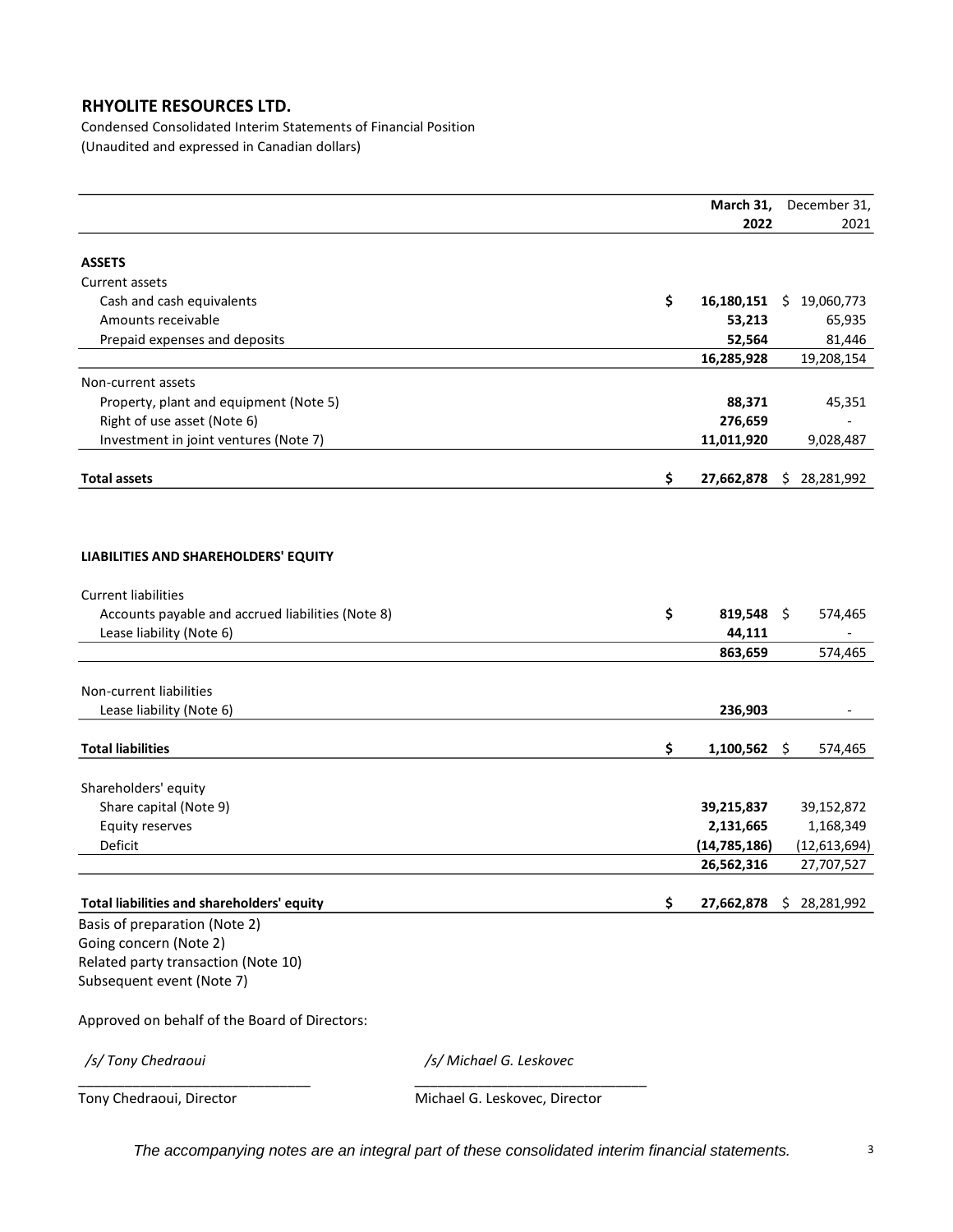Condensed Consolidated Interim Statements of Loss and Comprehensive Loss (Unaudited and expressed in Canadian dollars)

|                                                              | Three months ended   |    |            |  |
|--------------------------------------------------------------|----------------------|----|------------|--|
|                                                              |                      |    | March 31,  |  |
|                                                              | 2022                 |    | 2021       |  |
| <b>Operating expenses</b>                                    |                      |    |            |  |
| Office administration and facilities (Note 10)               | \$                   | \$ | 32,500     |  |
| Compliance and regulatory                                    | 14,856               |    | 25,638     |  |
| Professional fees                                            | 27,707               |    | 19,380     |  |
| Consulting fees (Note 11)                                    | 334,918              |    | 221,608    |  |
| Insurance                                                    | 9,506                |    | 2,838      |  |
| Salaries and benefits                                        | 519,601              |    | 54,774     |  |
| Shared-based payment (Note 10)                               | 963,316              |    |            |  |
| General and administrative                                   | 90,498               |    | 4,504      |  |
| <b>Investor relations</b>                                    | 3,970                |    | 4,273      |  |
| Depreciation of property, plant and equipment (Note 5)       | 5,317                |    |            |  |
| Depreciation of right of use asset (Note 6)                  | 14,561               |    |            |  |
|                                                              | 1,984,250            |    | 365,515    |  |
| Other expense (income)                                       |                      |    |            |  |
| Gain on derivative instrument                                |                      |    | (630,000)  |  |
| Foreign exchange loss                                        | 16,710               |    | 7,408      |  |
| Interest cost on lease liability (Note 6)                    | 7,196                |    |            |  |
| Interest income                                              | (14, 647)            |    | (902)      |  |
| Share of loss in joint ventures (Note 7)                     | 177,983              |    |            |  |
|                                                              |                      |    |            |  |
| Loss (income) and comprehensive loss (income) for the period | \$<br>$2,171,492$ \$ |    | (257, 979) |  |
| Basic and diluted loss (earnings) per share                  | \$<br>$0.02 \div$    |    | (0.00)     |  |
|                                                              |                      |    |            |  |
| Weighted average number of common shares outstanding         |                      |    |            |  |
| Basic                                                        | 116,600,780          |    | 82,883,766 |  |
| Diluted                                                      | 116,600,780          |    | 82,983,766 |  |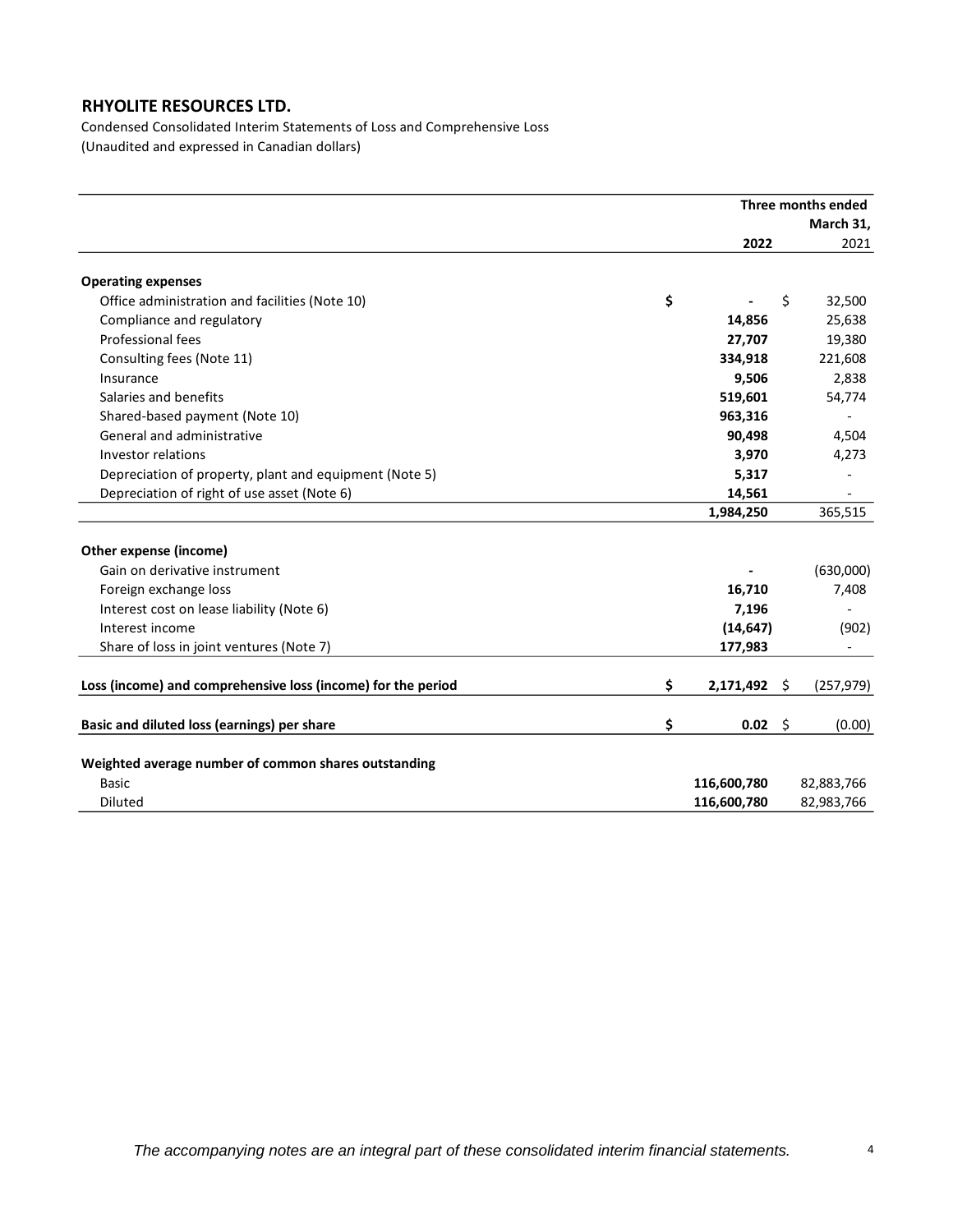Condensed Consolidated Interim Statements of Cash Flows (Unaudited and expressed in Canadian dollars)

|                                                        | Three months ended |                  |            |
|--------------------------------------------------------|--------------------|------------------|------------|
|                                                        |                    |                  | March 31,  |
|                                                        |                    | 2022             | 2021       |
| Cash (used in) provided by:                            |                    |                  |            |
| <b>Operating activities:</b>                           |                    |                  |            |
| (Loss) income for the period                           | \$                 | $(2,171,492)$ \$ | 257,979    |
| Adjusted for:                                          |                    |                  |            |
| Gain on derivative instrument                          |                    |                  | (630,000)  |
| Share of loss in joint ventures                        |                    | 177,983          |            |
| Depreciation of property, plant and equipment (Note 5) |                    | 5,317            |            |
| Depreciation of right of use asset (Note 6)            |                    | 14,561           |            |
| Interest cost on lease liability                       |                    | 7,196            |            |
| Shared-based payment (Note 10)                         |                    | 963,316          |            |
| Changes in non-cash working capital balances:          |                    |                  |            |
| Amounts receivable and prepaid deposits                |                    | 41,604           | 171,850    |
| Accounts payable and accrued liabilities               |                    | (268, 754)       | 53,278     |
|                                                        |                    | (1, 230, 269)    | (146, 893) |
| <b>Investing activities:</b>                           |                    |                  |            |
| Acquisition of property, plant and equipment           |                    | (48, 337)        | (6, 261)   |
| Investment in joint ventures (Note 7)                  |                    | (1,584,614)      | (308, 680) |
|                                                        |                    | (1,632,951)      | (314, 941) |
|                                                        |                    |                  |            |
| <b>Financing activities:</b>                           |                    |                  |            |
| Exercise of stock options                              |                    |                  | 37,500     |
| Repayment of lease liability                           |                    | (10, 206)        |            |
| Interest cost on lease liability                       |                    | (7, 196)         |            |
|                                                        |                    | (17, 402)        | 37,500     |
| Change in cash for the period                          |                    | (2,880,622)      | (424, 334) |
| Cash and cash equivalents, beginning of period         |                    | 19,060,773       | 6,419,246  |
| Cash and cash equivalents, end of period               | \$                 | 16,180,151<br>\$ | 5,994,912  |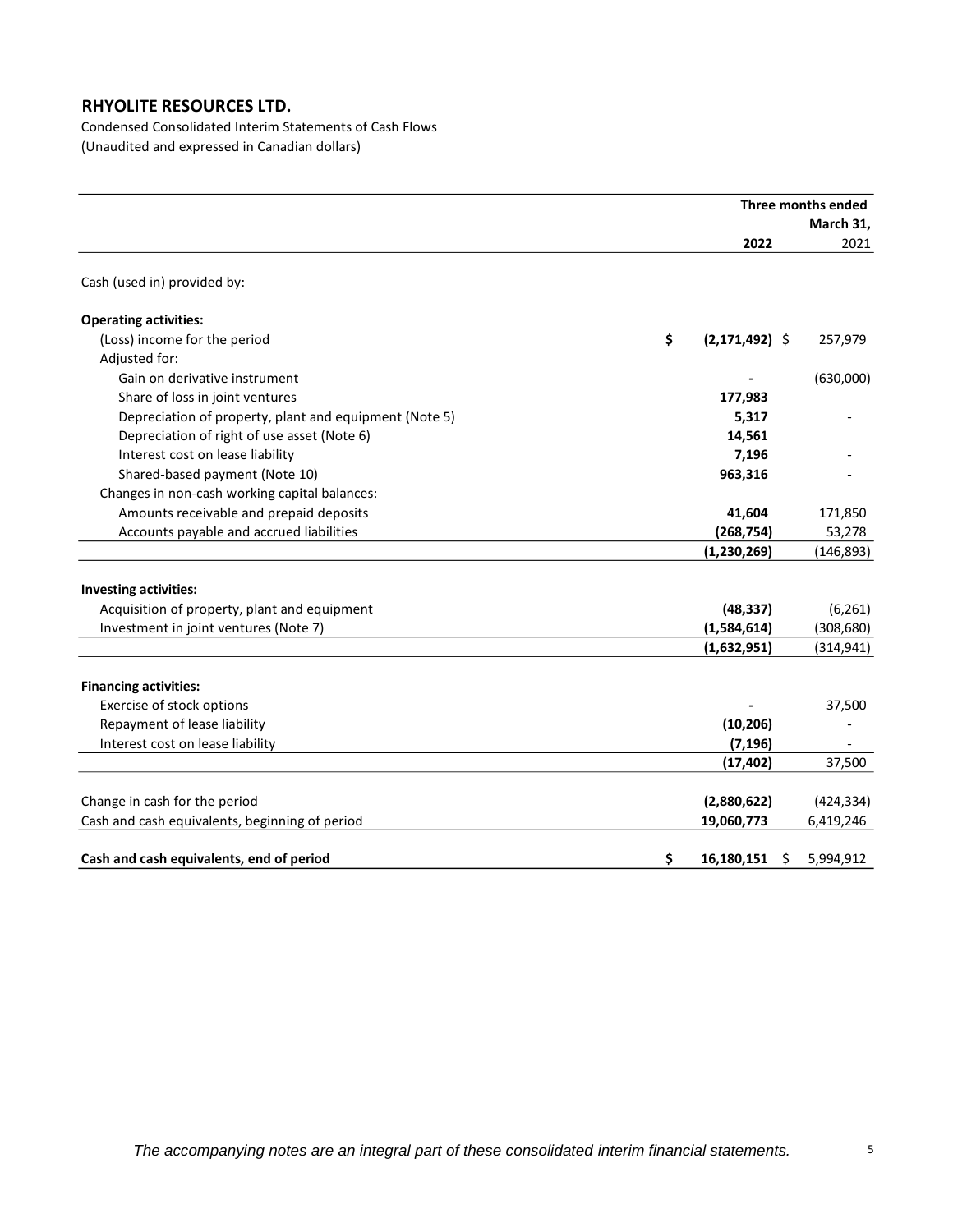Condensed Consolidated Interim Statements of Changes in Shareholders' Equity (Expressed in Canadian dollars)

|                                                  | Number of   | Share      | Equity                   |                | Total         |
|--------------------------------------------------|-------------|------------|--------------------------|----------------|---------------|
|                                                  | shares      | capital    | Reserves                 | Deficit        | Equity        |
| Balance, December 31, 2020                       | 82,693,766  | 18,499,096 | 111,205                  | (8,741,238)    | 9,869,063     |
| Income for the period                            |             |            |                          | 257,979        | 257,979       |
| Exercise of stock options - cash proceeds        | 250,000     | 37,500     | $\overline{\phantom{a}}$ |                | 37,500        |
| Fair value of stock options exercised            |             | 28,695     | (28, 695)                |                |               |
| Shares issued for acquisition of joint ventures  | 3,500,000   | 2,450,000  |                          | ۰.             | 2,450,000     |
| Balance, March 31, 2021                          | 86,443,766  | 21,015,291 | 82,510                   | (8,483,259)    | 12,614,542    |
| Balance, December 31, 2021                       | 116,590,221 | 39,152,872 | 1,168,349                | (12,613,694)   | 27,707,527    |
| Loss for the period                              |             |            |                          | (2, 171, 492)  | (2, 171, 492) |
| Share-based payment (Note 10)                    |             |            | 963,316                  |                | 963,316       |
| Shares issued for joint venture earn-in (Note 7) | 95,032      | 62,965     |                          |                | 62,965        |
| <b>Balance, March 31, 2022</b>                   | 116,685,253 | 39,215,837 | 2,131,665                | (14, 785, 186) | 26,562,316    |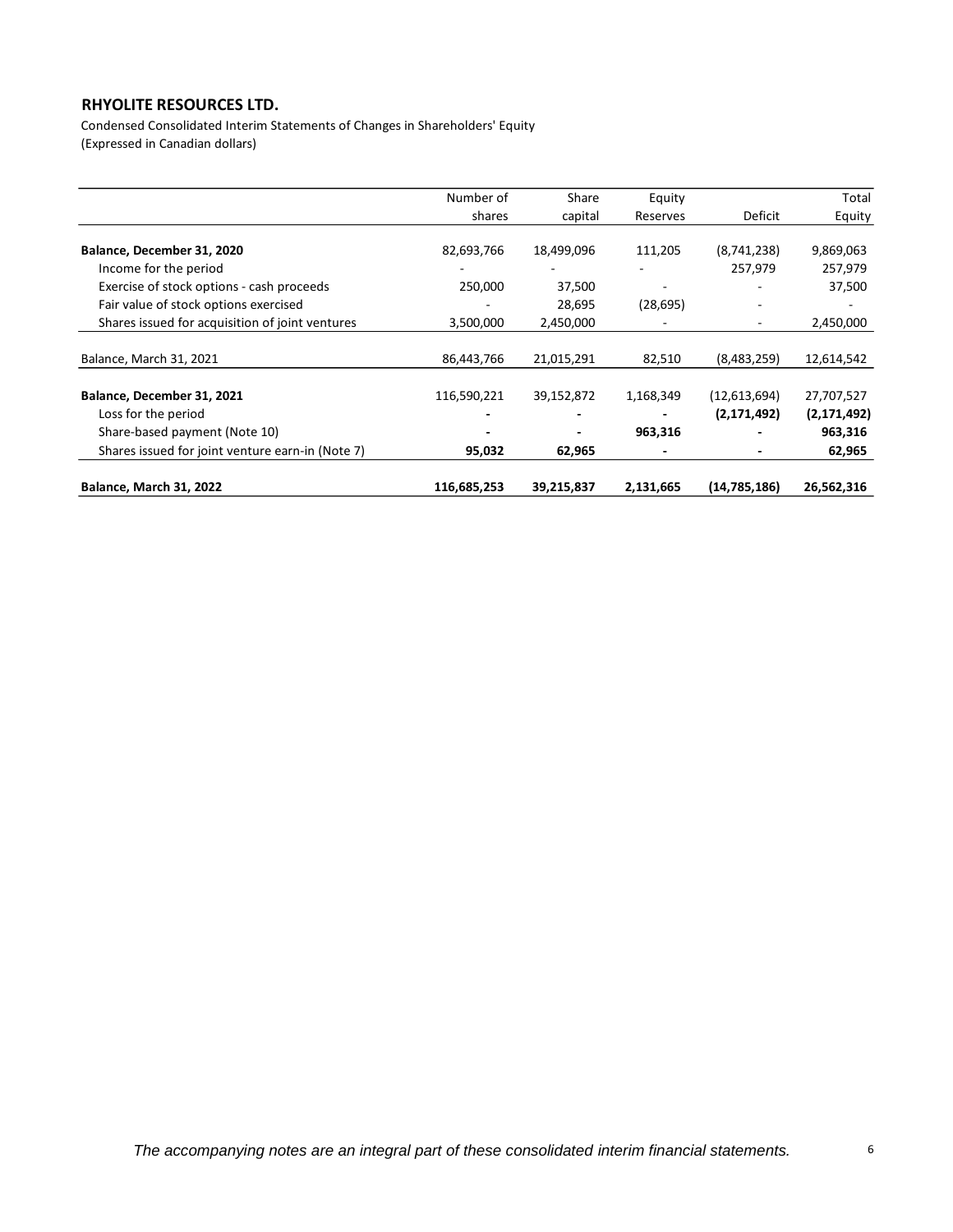Notes to the Condensed Consolidated Interim Financial Statements For the three months ended March 31, 2022 and 2021 (Unaudited and expressed in Canadian dollars)

## **1. NATURE OF OPERATIONS**

Rhyolite Resources Ltd. (the "Company" or "Rhyolite") was incorporated under the *Business Corporations Act* (Alberta) on April 6, 2006. The Company's principal business activities include the acquisition, exploration and development of mineral properties. The Company's registered office address is Suite 1900, 520 – 3<sup>rd</sup> Avenue SW, Calgary. The Company's common shares are listed on the Toronto Stock Venture Exchange under the symbol "RYE".

## **2. BASIS OF PREPARATION**

## **a) Statement of Compliance**

These unaudited condensed consolidated interim financial statements (''consolidated interim financial statements") as at and for the three months ended March 31, 2022, have been prepared in accordance with IAS 34, Interim Financial Reporting, and do not include all of the information required for annual consolidated financial statements. Accordingly, certain information and disclosures normally included in annual financial statements prepared in accordance with International Financial Reporting Standards ("IFRS") have been omitted or condensed.

Certain prior year figures have been reclassified to conform to the presentation of the current year.

These consolidated interim financial statements should be read in conjunction with the Company's audited annual consolidated financial statements and related notes as at and for the year ended December 31, 2021.

These consolidated interim financial statements were approved and authorised for issuance by Company's board of directors on May 18, 2022.

### **b) Basis of Measurement**

These consolidated interim financial statements have been prepared on a historical cost basis except for certain financial instruments classified as fair value through profit or loss, which are stated at their fair value. In addition, these consolidated interim financial statements have been prepared using the accrual basis of accounting except for cash flow information.

These consolidated interim financial statements are presented in Canadian dollars, which is also the functional currency of the Company and its subsidiaries.

### **c) Continuance of operations and going concern**

These consolidated interim financial statements have been prepared on a historical cost basis and are presented in Canadian dollars except when otherwise indicated. They have been prepared on a going concern basis on the assumption that the Company will be able to realize its assets and discharge its liabilities in the normal course of operations as they come due. The Company had working capital of \$15.4 million, including cash and cash equivalents of \$16.2 million as at March 31, 2022. During the period, the Company reported a net loss of \$2.2 million.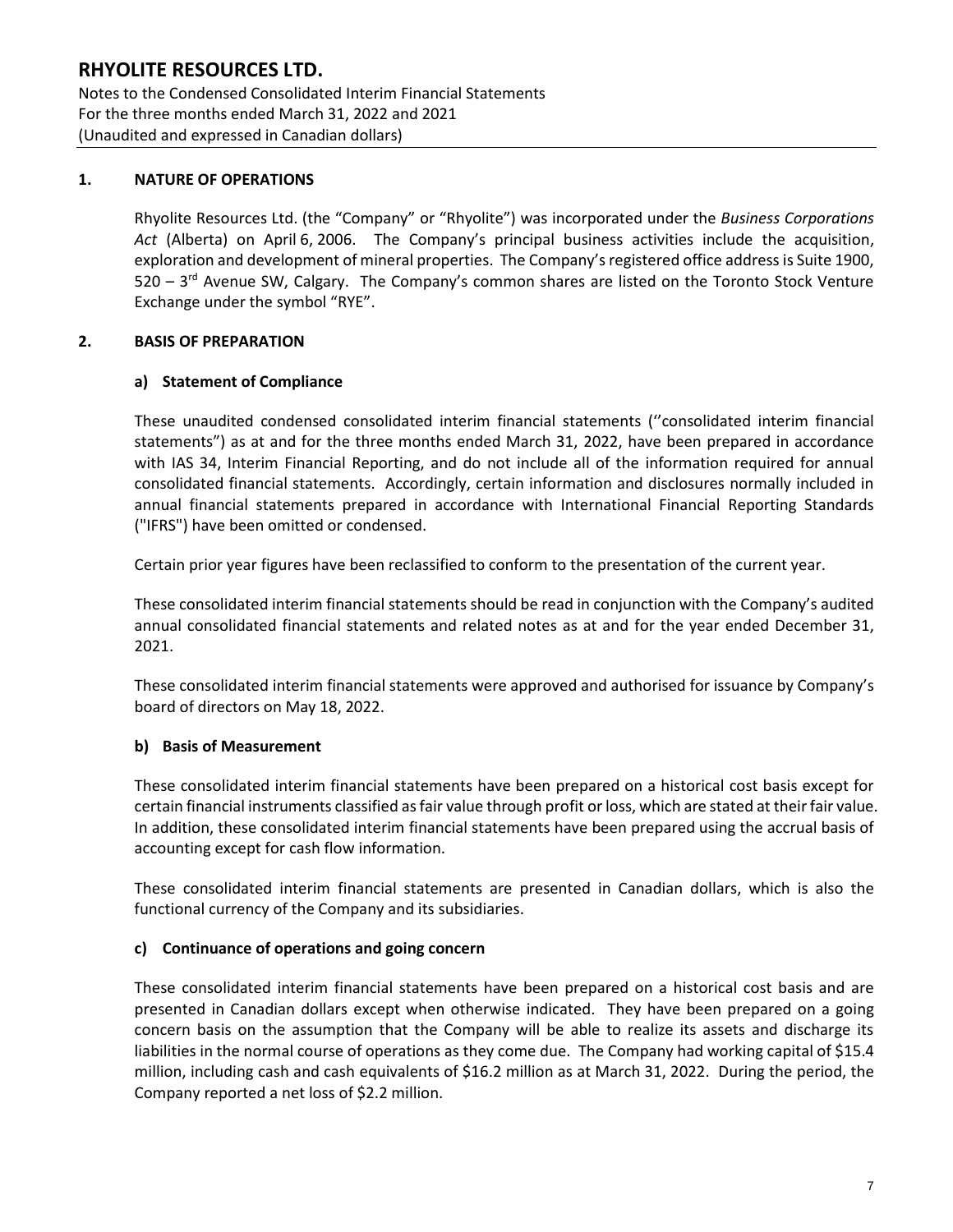Notes to the Condensed Consolidated Interim Financial Statements For the three months ended March 31, 2022 and 2021 (Unaudited and expressed in Canadian dollars)

> The Company plans to develop the Muckahi Mining System ("Muckahi") and to identify a suitable project for the application of Muckahi. The Company also continues to fund its commitments under the joint venture agreements (Note 7), which extend beyond the end of March 31, 2023. The Company will require additional financing in order to fund its operations, meet its planned investment in Muckahi and meet the cash payment and exploration expenditure commitments under the joint venture agreements.

> Continuance as a going concern is dependent upon the Company's ability to obtain adequate equity or debt financing, or, alternatively, dispose of its non-core properties on an advantageous basis, among other things. In 2021 and 2020, the Company was successful in raising funds through equity offerings. While the Company has been successful in the past in obtaining financing for its operations, there is no assurance that it will be able to obtain adequate financing in the future, and as a result a material uncertainty exists that casts significant doubt about the Company's ability to continue as a going concern.

> The ability to raise additional financing to meet its financial obligations and execute its business plans, described above, are significant judgments in these consolidated interim financial statements. These consolidated interim financial statements do not reflect any adjustments to the carrying values or the classification of assets and liabilities and reported expenses that would be necessary should the Company be unable to continue as a going concern. Such adjustments could be material.

## **d) Basis of consolidation**

These consolidated interim financial statements include the accounts of the Company and its subsidiaries, which are entities controlled by the Company. Control is achieved where the Company has the power to govern the financial and operating policies of an entity to obtain benefits from the entity's activities. The financial statements of subsidiaries are included in the consolidated interim financial statements from the date that control commences until the date that control ceases. Where the Company's interest in a subsidiary is less than 100%, the interest attributable to non-controlling shareholders is recognized as noncontrolling interest.

The consolidated interim financial statements include the financial statements of Rhyolite Resources Ltd. and its subsidiaries listed below:

|                             |                 |                      |      | <b>Equity Interest</b> |
|-----------------------------|-----------------|----------------------|------|------------------------|
|                             |                 |                      |      | March 31, December 31, |
|                             | Jurisdiction    | Nature of Operations | 2022 | 2021                   |
| Paxson Resources Ltd.       | Alberta, Canada | Holding company      | 100% | 100%                   |
| Paxson Resources (USA) Inc. | Alaska, USA     | Exploration          | 0%   | 100%                   |
| 2777662 Ontario Ltd.        | Ontario, Canada | Holding company      | 100% | 100%                   |
| 2765798 Ontario Ltd.        | Ontario, Canada | Holding company      | 100% | 100%                   |
| Muckahi Inc.                | Canada          | Holding company      | 100% | 100%                   |
| <b>SEMC</b>                 | Canada          | Holding company      | 100% | 0%                     |

The Company did not renew the Paxson Resources (USA) Inc. license upon its expiration on December 31, 2021 and the US subsidiary was dissolved on February 15, 2022.

On March 29, 2022, the Company acquired 100% of the shares of Suriname Exploration & Mining Company N.V ("SEMC"), a private company in Suriname for a consideration of \$60. SEMC did not have any asset or liability at the time of acquisition. The acquisition of SEMC did not meet the definition of a business in accordance with IFRS 3 *Business Combination*. The acquisition of SEMC supports the strategic growth objectives of the Company through physical presence in Suriname.

All inter-company balances and transactions have been eliminated.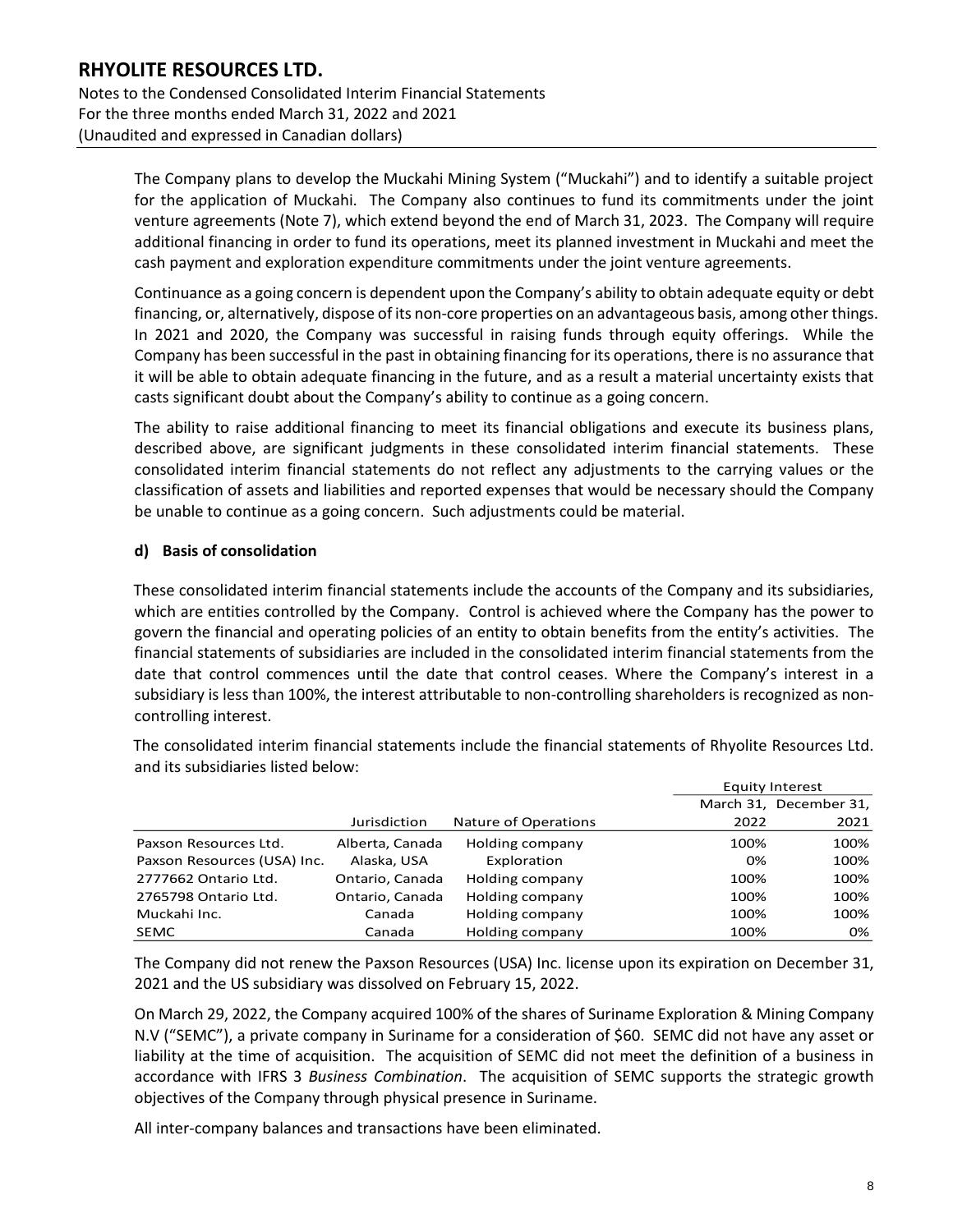Notes to the Condensed Consolidated Interim Financial Statements For the three months ended March 31, 2022 and 2021 (Unaudited and expressed in Canadian dollars)

## **3. SIGNIFICANT ACCOUNTING POLICIES AND NEW ACCOUNTING STANDARDS AND INTERPRETATIONS**

These consolidated interim financial statements have been prepared using the same accounting policies and methods of computation as the annual consolidated financial statements of the Company as at and for the year ended December 31, 2021. The consolidated interim financial statements should be read in conjunction with the annual consolidated financial statements for the year ended December 31, 2021.

During the period, the Company has adopted a new accounting policy for leases which is as follows:

At the inception of a contract, an assessment is made to determine if the contract is, or contains, a lease based on the right to control the asset and the receipt of substantially all the benefits from the use of the identifiable asset. Right of use assets ("RoU") are measured at an amount equal to the lease obligation, adjusted by the amount of any prepaid or accrued lease payments. The Company recognizes a RoU at the lease commencement date. The RoU is initially measured at cost which is the initial measurement of the lease obligation plus any lease payments made at or before the commencement date. The RoU is amortized using the straight-line method over the shorter of the lease term and the estimated remaining useful life of the asset. The RoU is subsequently measured at cost less accumulated amortization and accumulated impairment losses and adjusted for certain remeasurements of the lease obligation.

Lease obligations are initially measured at the present value of the remaining lease payments, discounted using the interest rate implicit in the lease, or if that rate cannot be readily determined then by using the Company's incremental borrowing rate. The lease obligation is subsequently measured at amortized cost using the effective interest method. It is remeasured when there is a change in future lease payments or a lease modification. A corresponding adjustment is made to the carrying amount of the RoU or is recorded in the Statement of Loss and Comprehensive Loss if the carrying amount of the RoU has been reduced to zero.

The Company, depending upon the nature of the lease agreement, includes the following in the lease payments: fixed payments (including in-substance fixed payments); variable lease payments that depend on an index or a rate; amounts expected to be payable under residual value guarantees; the exercise price of a purchase option that the Company is likely to exercise; and penalties for lease termination if the Company plans to exercise the termination option. The Company assesses extension options based on available information at the lease commencement date. Subsequently, if there is a change in circumstances within its control, the Company will then reassess the extension option to determine whether there is an economic incentive to exercise the option. Such an assessment is subject to management's judgment.

The Company has elected not to recognize RoU assets and lease obligations with a lease term of 12 months or less and low value leases. The Company recognizes the lease payments associated with these leases as an expense on a straight line basis over the lease term.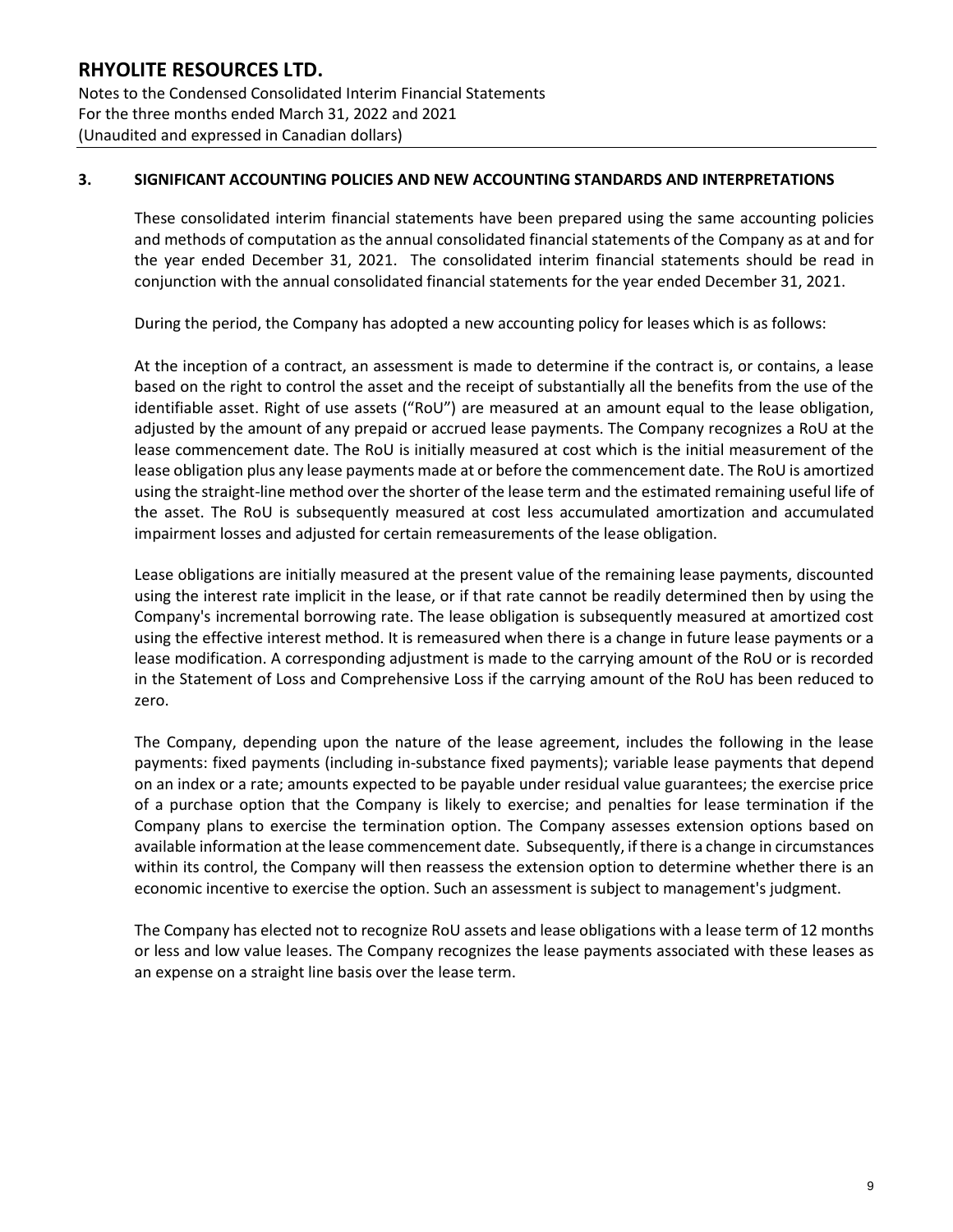Notes to the Condensed Consolidated Interim Financial Statements For the three months ended March 31, 2022 and 2021 (Unaudited and expressed in Canadian dollars)

#### **New accounting standards issued but not yet effective**

Certain new accounting standards were not yet effective for the three months ended March 31, 2022 and have not been applied in preparing these consolidated interim financial statements.

The following amendments to existing standards are effective for annual periods beginning on or after January 1, 2023. Management has assessed the financial statement impact of adopting the following standards and have determined that the impact is insignificant.

- (a) Amendment to IAS 12 *Income taxes*: The amendment narrowed the scope of the recognition exemption so that it no longer applies to transactions that, on initial recognition, give rise to equal taxable and deductible temporary differences such as deferred taxes on leases and decommissioning obligations.
- (b) Amendment to IAS 1 *Presentation of Financial Statements*: The narrow-scope amendments to IAS 1 clarify that liabilities are classified as either current or non-current, depending on the rights that exist at the end of the reporting period. Classification is unaffected by the expectations of the entity or events after the reporting date (e.g. the receipt of a waiver or a breach of covenant). The amendments also clarify what IAS 1 means when it refers to the 'settlement' of a liability. The amendments could affect the classification of liabilities, particularly for entities that previously considered management's intentions to determine classification and for some liabilities that can be converted into equity.
- (c) Amendments to IAS 1 *Presentation of Financial Statements* and an update to IFRS Practice Statement 2 *Making Materiality Judgements* to help companies provide useful accounting policy disclosures. The key amendments to IAS 1 include:
	- requiring companies to disclose their material accounting policies rather than their significant accounting policies;
	- clarifying that accounting policies related to immaterial transactions, other events or conditions are themselves immaterial and as such need not be disclosed; and
	- clarifying that not all accounting policies that relate to material transactions, other events or conditions are themselves material to a company's financial statements.

The IASB also amended IFRS Practice Statement 2 to include guidance and two additional examples on the application of materiality to accounting policy disclosures. The extent of the impact of adoption of these amendments has not yet been determined.

(d) Amendments to IAS 8 *Accounting Policies, Changes in Accounting Estimates and Errors* to clarify how companies should distinguish changes in accounting policies from changes in accounting estimates, with a primary focus on the definition of and clarifications on accounting estimates.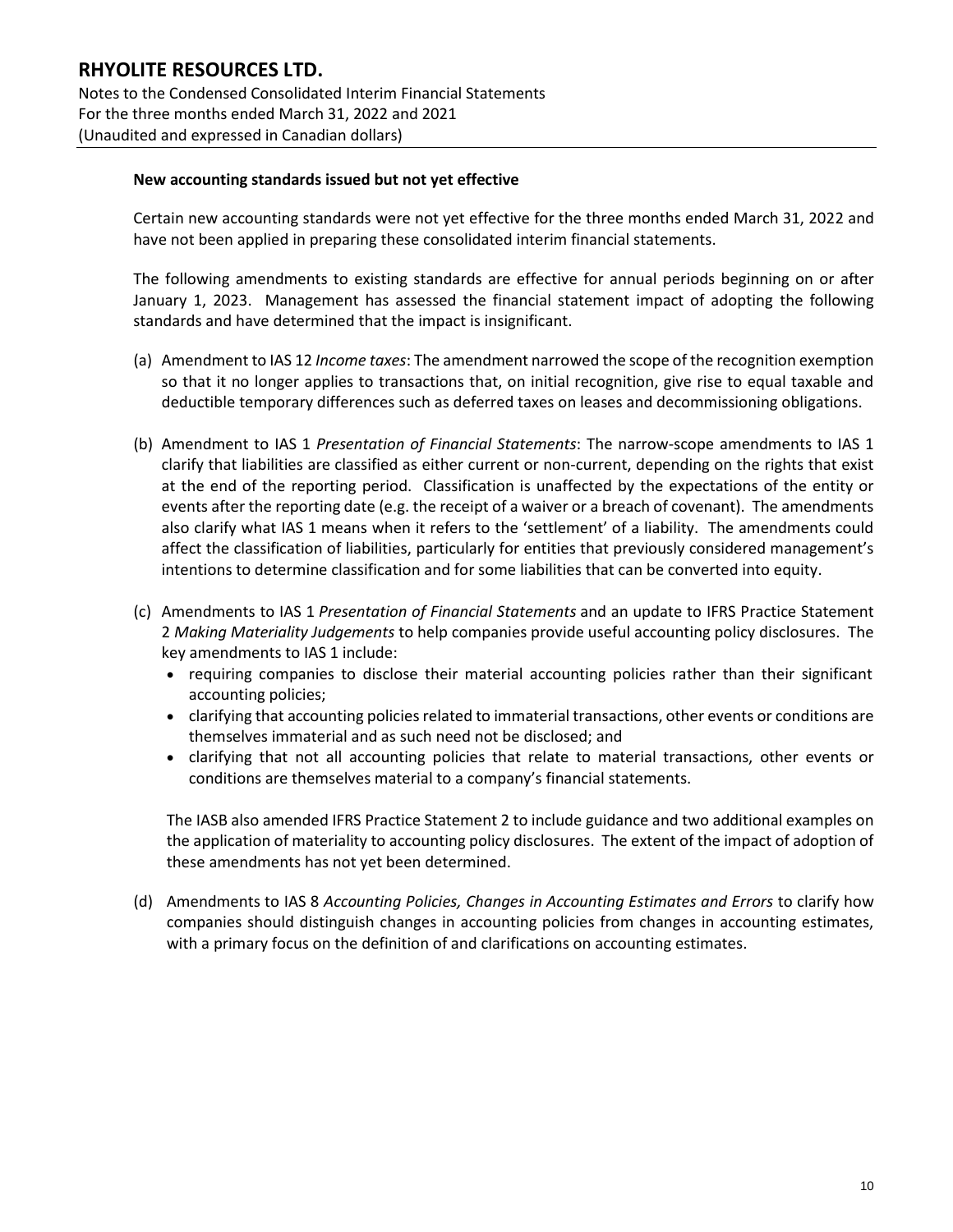Notes to the Condensed Consolidated Interim Financial Statements For the three months ended March 31, 2022 and 2021 (Unaudited and expressed in Canadian dollars)

## **4. SIGNIFICANT ACCOUNTING JUDGMENTS, ESTIMATES AND ASSUMPTIONS**

The preparation of these consolidated interim financial statements requires management to make judgements, estimates and assumptions that affect the measurements of assets, liabilities, expenses and certain disclosures reported in these consolidated interim financial statements. Judgments, estimates and assumptions are continually evaluated and are based on management's experience and other factors, including expectations of future events that are believed to be reasonable under the circumstances. However, actual outcomes can differ materially from these estimates. The significant judgments, estimates and nature of assumptions made by management in applying the Company's accounting policies are consistent with those that applied to the audited consolidated financial statements as at and for the year ended December 31, 2021.

### **5. PROPERTY, PLANT, AND EQUIPMENT**

|                                 | Computer<br>equipment |     | <b>Office</b><br>equipment and<br>furniture | Leasehold<br>improvement | <b>Total</b> |
|---------------------------------|-----------------------|-----|---------------------------------------------|--------------------------|--------------|
| Cost                            |                       |     |                                             |                          |              |
| Balance at January 1, 2021      | \$                    | \$  |                                             | \$                       | \$           |
| Additions                       | 31,962                |     | 12,191                                      | 4,226                    | 48,379       |
| Balance at December 31, 2021    | \$<br>31,962          | \$  | 12,191                                      | \$<br>4,226              | \$<br>48,379 |
| <b>Additions</b>                | 3,300                 |     | 34,710                                      | 10,327                   | 48,337       |
| Balance at March 31, 2022       | \$<br>35,262          | \$. | 46,901                                      | \$<br>14,553             | \$<br>96,716 |
|                                 |                       |     |                                             |                          |              |
| <b>Accumulated depreciation</b> |                       |     |                                             |                          |              |
| Balance at January 1, 2021      | \$                    | \$  |                                             | \$                       | \$           |
| Depreciation                    | 2,546                 |     | 482                                         |                          | 3,028        |
| Balance at December 31, 2021    | \$<br>2,546           | Ŝ.  | 482                                         | \$                       | \$<br>3,028  |
| Depreciation                    | 3,433                 |     | 1,262                                       | 622                      | 5,317        |
| Balance at March 31, 2022       | \$<br>5,979           | \$  | 1,744                                       | \$<br>622                | \$<br>8,345  |
|                                 |                       |     |                                             |                          |              |
| <b>Carrying amounts</b>         |                       |     |                                             |                          |              |
| December 31, 2021               | 29,416                |     | 11,709                                      | 4,226                    | 45,351       |
| March 31, 2022                  | \$<br>29,283          | \$  | 45,157                                      | \$<br>13,931             | \$<br>88,371 |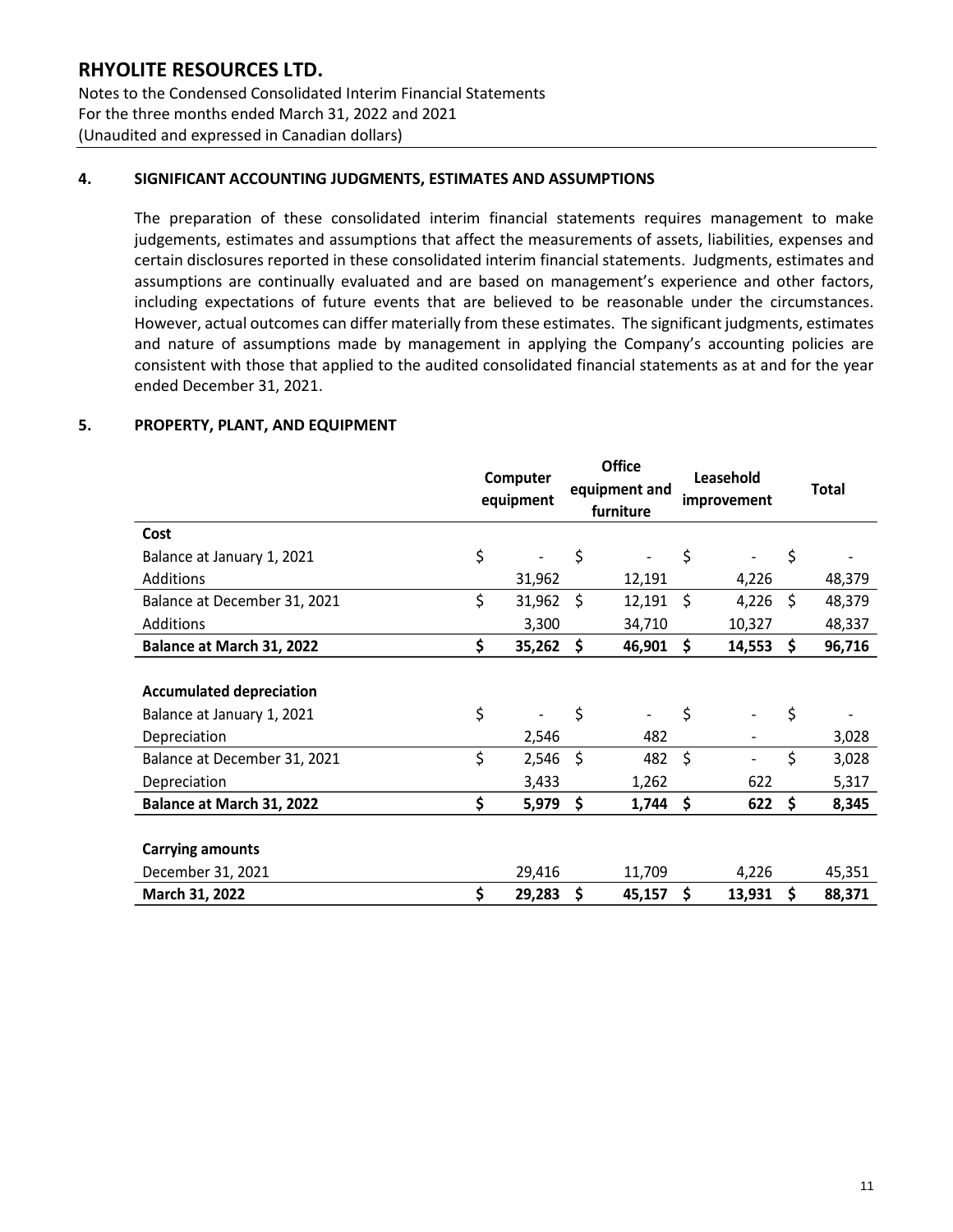Notes to the Condensed Consolidated Interim Financial Statements For the three months ended March 31, 2022 and 2021 (Unaudited and expressed in Canadian dollars)

## **6. RIGHT OF USE ASSET AND LEASE LIABILITY**

The Company commenced an office lease on January 1, 2022. The lease obligation and right of use asset are recognized during the period as follows. The operating cost component of the lease payment is expensed as incurred.

#### **Right of use asset**

|                                 |    | <b>Building</b> |
|---------------------------------|----|-----------------|
| Cost                            |    |                 |
| Balance at January 1, 2021      | \$ |                 |
| Additions                       |    |                 |
| Balance at December 31, 2021    | \$ |                 |
| Additions                       |    | 291,220         |
| Balance at March 31, 2022       | \$ | 291,220         |
|                                 |    |                 |
| <b>Accumulated depreciation</b> |    |                 |
| Balance at January 1, 2021      | \$ |                 |
| Depreciation                    |    |                 |
| Balance at December 31, 2021    | \$ |                 |
| Depreciation                    |    | 14,561          |
| Balance at March 31, 2022       | \$ | 14,561          |
|                                 |    |                 |
| <b>Carrying amounts</b>         |    |                 |
| December 31, 2021               | \$ |                 |
| March 31, 2022                  | S  | 276,659         |

### **Lease liability**

The contractual undiscounted lease obligation including finance costs are as follows:

|                            |             | March 31, December 31, |
|----------------------------|-------------|------------------------|
|                            | 2022        | 2021                   |
| Less than a year           | $70,251$ \$ |                        |
| Between one and five years | 286,158     |                        |

#### Amounts recognized in the Statement of Loss and Comprehensive Loss:

|                                                            | Three months ended, |  |                          |
|------------------------------------------------------------|---------------------|--|--------------------------|
|                                                            |                     |  | March 31,                |
|                                                            | 2022                |  | 2021                     |
| Finance cost on lease liability                            | 7.196 <sub>5</sub>  |  | $\overline{\phantom{0}}$ |
| Operating cost components not included in lease obligation | 14.695              |  |                          |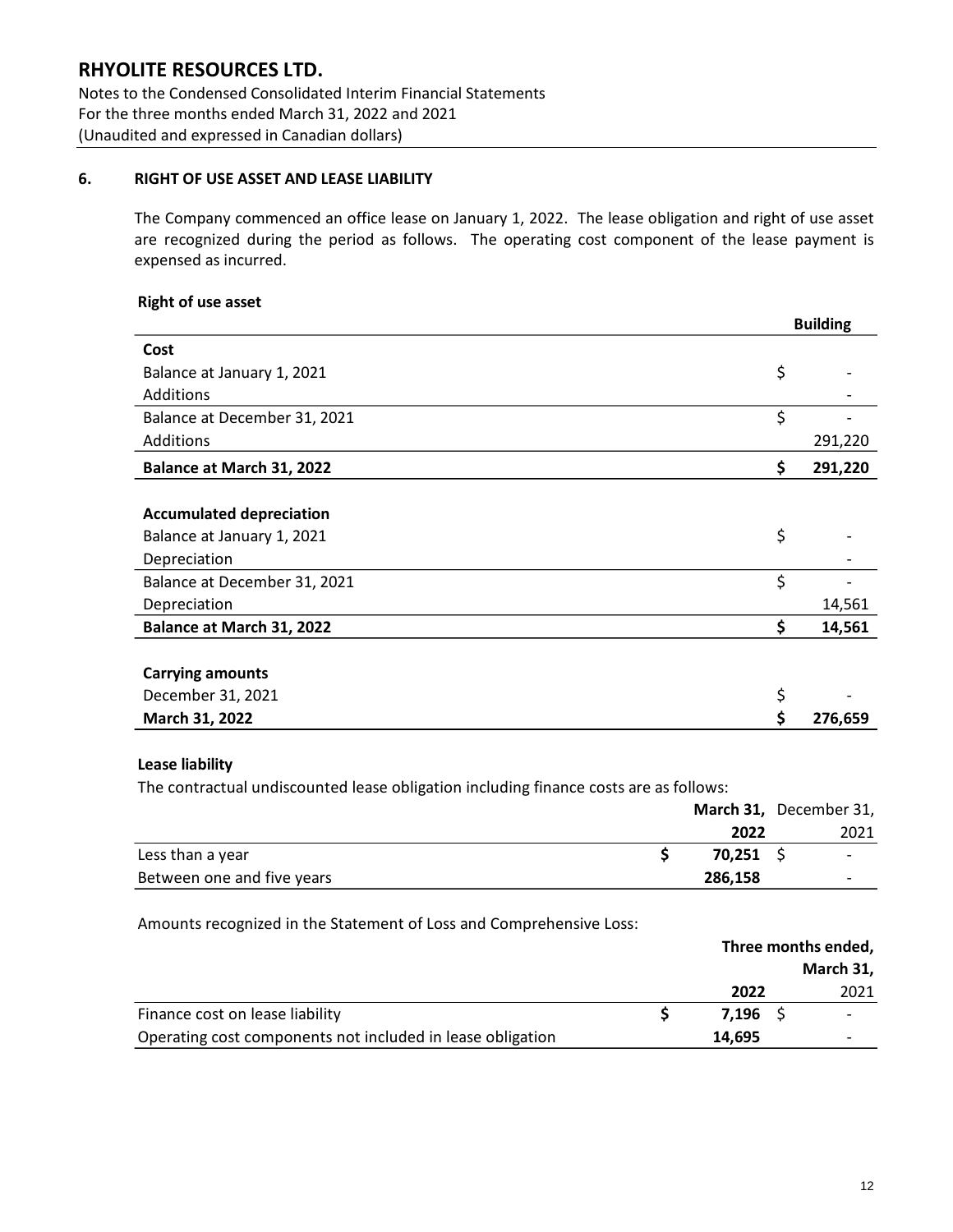Notes to the Condensed Consolidated Interim Financial Statements For the three months ended March 31, 2022 and 2021 (Unaudited and expressed in Canadian dollars)

## **7. INVESTMENT IN JOINT VENTURES**

A summary of the Company's investment in the Brothers Project and the Suku Passi Project (including both the Suku Passi and Bob's concessions) is presented as follows:

|                                                              | Amount           |
|--------------------------------------------------------------|------------------|
| <b>Brothers Project</b>                                      |                  |
| Balance - December 31, 2020                                  | \$<br>3,312,412  |
| Acquisition cost                                             | 125,790          |
| Earn-in exploration expenditures                             | 1,444,756        |
| Share of loss in joint venture                               | (227, 193)       |
| Balance - December 31, 2021                                  | \$<br>4,655,765  |
| Earn-in exploration expenditures                             | 837,676          |
| Share of loss in joint venture                               | (177, 983)       |
| Total Brothers - March 31, 2022                              | \$<br>5,315,458  |
| <b>Suku Passi Project (Suku Passi and Bob's Concessions)</b> |                  |
| Balance - December 31, 2020                                  | \$               |
| Acquisition cost                                             | 3,080,000        |
| Earn-in payments                                             | 754,100          |
| Earn-in exploration expenditures                             | 538,622          |
| Balance - December 31, 2021                                  | \$<br>4,372,722  |
| Earn-in payments                                             | 692,615          |
| Earn-in exploration expenditures                             | 568,160          |
| Shares issued for joint venture earn-in                      | 62,965           |
| Total Suku Passi - March 31, 2022                            | \$<br>5,696,462  |
| Total Investment in Joint Ventures - March 31, 2022          | \$<br>11,011,920 |

Earn-in payments represent cash payments made to the concession holders based on the schedule set out in the joint venture agreements. Earn-in exploration expenditures represent exploration expenditures the Company incurred to fulfil its funding requirement and to obtain additional interest in the joint ventures based on the joint venture agreements.

As at March 31, 2022, the Company has \$513,837 (December 31, 2021 – \$244,054) in accounts payable and accrued liabilities related to joint venture operations.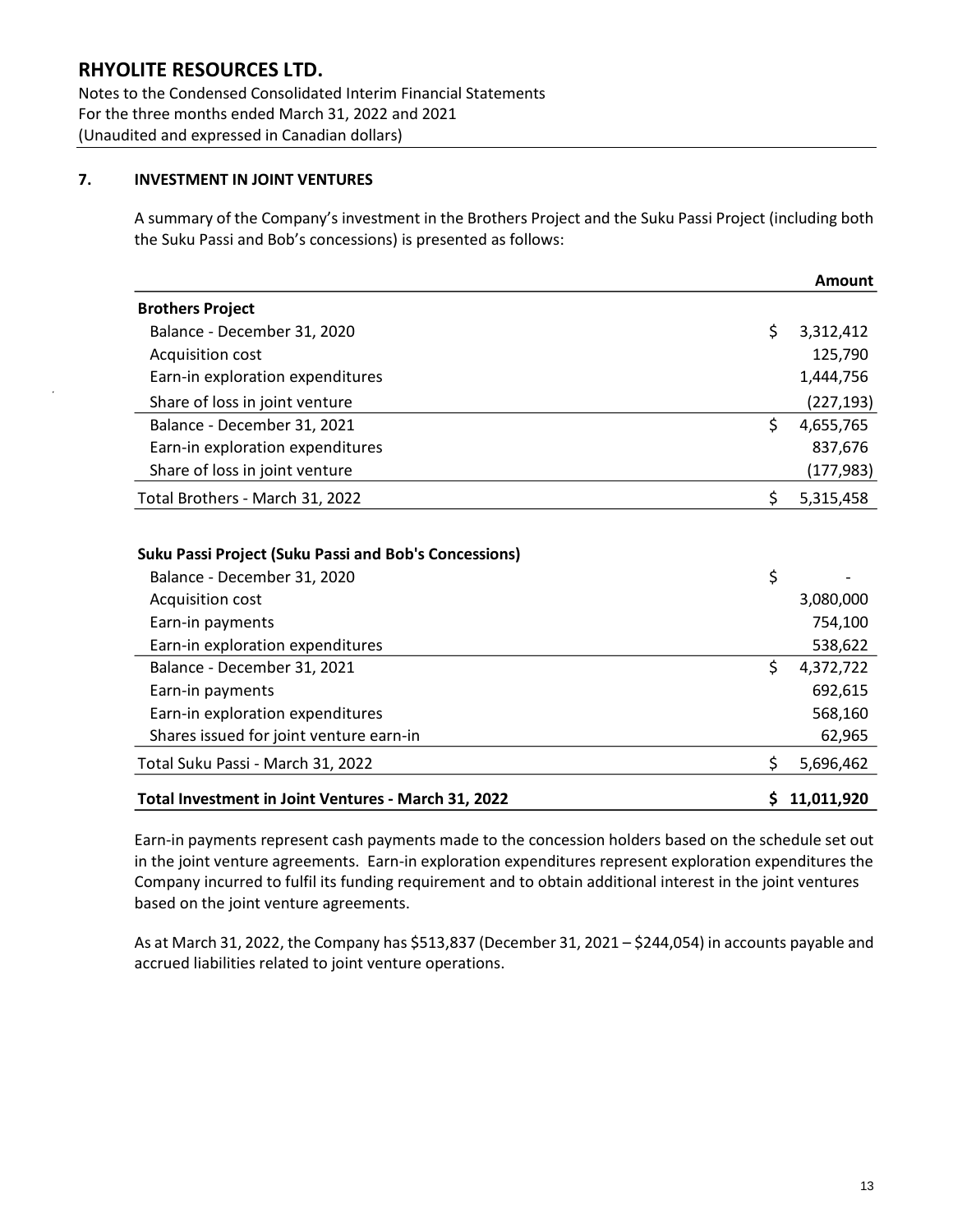Notes to the Condensed Consolidated Interim Financial Statements For the three months ended March 31, 2022 and 2021 (Unaudited and expressed in Canadian dollars)

### **Brothers Project**

In October 2020, the Company acquired an option to earn up to an 80% interest in the Brothers Project in Suriname. The option is exercisable by completing the following:

- US\$200,000 cash payment by April 12, 2021 for a 20% interest in the project (paid);
- Drill 3,000 meters with minimum exploration expenditure of US\$1,000,000 (completed) and cash payment of US\$300,000 by April 12, 2022 for an additional 20% interest (paid);
- Drill an additional 10,000 meters with minimum exploration expenditure of US\$3,500,000 and cash payment of US\$400,000 by April 12, 2024 for an additional 20% interest. If the Company does not earn a 60% interest in the project, it will return the shares earned to date;
- Deliver a preliminary economic assessment ("PEA") and cash payment of US\$500,000 by April 12, 2026 for an additional 10% interest;
- Deliver a feasibility study and cash payment of US\$1,250,000 by October 12, 2027 for an additional 5% interest; and
- Within 5 business days after completion of a feasibility study, make a US\$2,500,000 cash payment for the final 5% interest.

#### **Suku Passi Project (Suku Passi and Bob's Concessions)**

On March 31, 2021, the Company completed the acquisition (the "Transaction") of all the outstanding share capital of 2765798 Ontario Ltd. ("ONCorp"), pursuant to the terms of a definitive share purchase agreement entered into on March 21, 2021 with each of the shareholders (collectively the "Vendors") of ONCorp. ONCorp is a privately held company which holds the options (the "Options") to acquire a 70% interest in Suku Passi N.V. and Bob's Resources N.V. (the "Joint Venture Companies"). The Joint Venture Companies own 100% of the Suku Passi concession and the Bob's Pit concession (together the "Suku Passi Project") in Suriname. The Vendors received 3,500,000 common shares (the "Consideration Shares") of the Company in consideration for all the outstanding share capital of ONCorp.

The options held by ONCorp are exercisable by completing the following:

#### *Suku Passi Concession*

- For a 51% interest:
	- $\circ$  Initial cash payment of US\$400,000 (paid) and issuance of the Consideration Shares to the Vendors within 4 weeks from March 21, 2021 (completed);
	- $\circ$  Cash payment of US\$400,000 (paid) and exploration expenditure of US\$500,000 by March 21, 2022 (completed);
	- $\circ$  Cash payment of US\$300,000, share payment of US\$100,000 and exploration expenditure of US\$1,000,000 by March 21, 2023;
	- o Cash payment of US\$300,000, share payment of US\$100,000 and exploration expenditure of US\$1,500,000 by March 21, 2024; and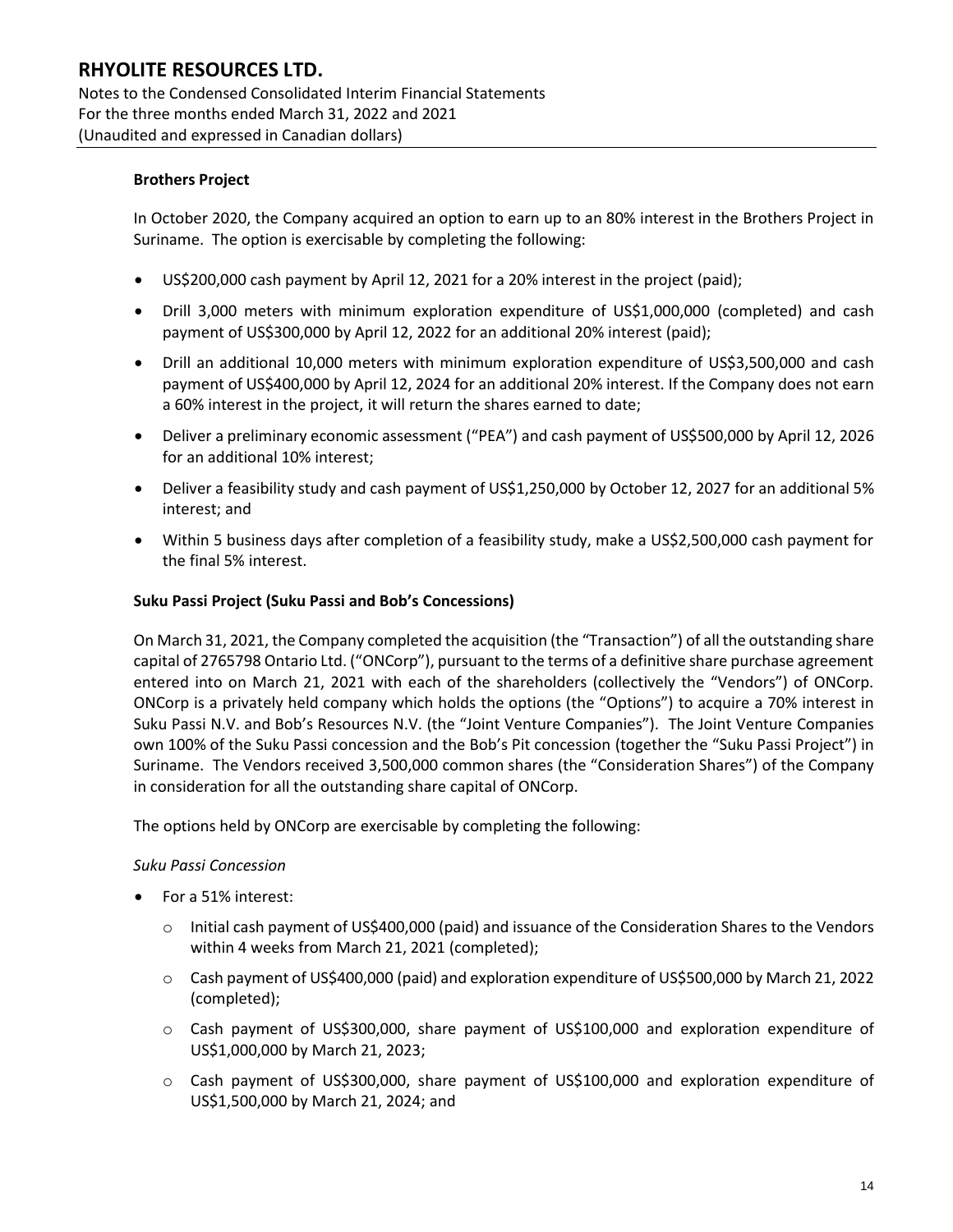Notes to the Condensed Consolidated Interim Financial Statements For the three months ended March 31, 2022 and 2021 (Unaudited and expressed in Canadian dollars)

- o Cash payment of US\$300,000, share payment of US\$100,000 and exploration expenditure of US\$2,000,000 by March 21, 2025.
- For an additional 19% interest:
	- $\circ$  Cash payment of US\$300,000, share payment of US\$100,000 and exploration expenditure of US\$2,500,000 by March 21, 2026; and
	- o Deliver a pre-feasibility study ("PFS") and cash payment of US\$2,500,000 by March 21, 2029.

#### *Bob's Pit Concession*

- For a 51% interest:
	- $\circ$  Initial cash payment of US\$100,000 (paid) and issuance of the Consideration Shares to the Vendors within 4 weeks from March 21, 2021 (completed);
	- o Cash payment of US\$100,000 by September 21, 2021 (paid); and
	- o Cash payment of US\$150,000 (paid), share payment of US\$50,000 (paid) and exploration expenditures of US\$200,000 by each March  $21^{st}$  in 2022, 2023, 2024, 2025, and 2026 (completed 2022 requirement).
- For an additional 19% interest:
	- o Deliver a PFS and cash payment of US\$750,000 by March 21, 2029.

The Company accounted for ONCorp's investment in the Suku Passi Project using the equity method as joint ventures under *IFRS 11 Joint Arrangements* and *IAS 28 Investment in Associates and Joint Ventures.*

### **8. ACCOUNTS PAYABLE AND ACCRUED LIABILITIES**

|                            |            | March 31, December 31, |
|----------------------------|------------|------------------------|
|                            | 2022       | 2021                   |
| Accounts payable           | 689,298 \$ | 519,911                |
| <b>Accrued liabilities</b> | 130,250    | 54,554                 |
|                            | 819,548    | 574,465                |

All payables and accrued liabilities for the Company fall due within the next 12 months.

### **9. SHAREHOLDERS' EQUITY**

The Company is authorized to issue an unlimited number of common shares without par value and an unlimited number of preferred shares in series without par value.

No preferred shares were issued and outstanding during the three month ended March 31, 2022.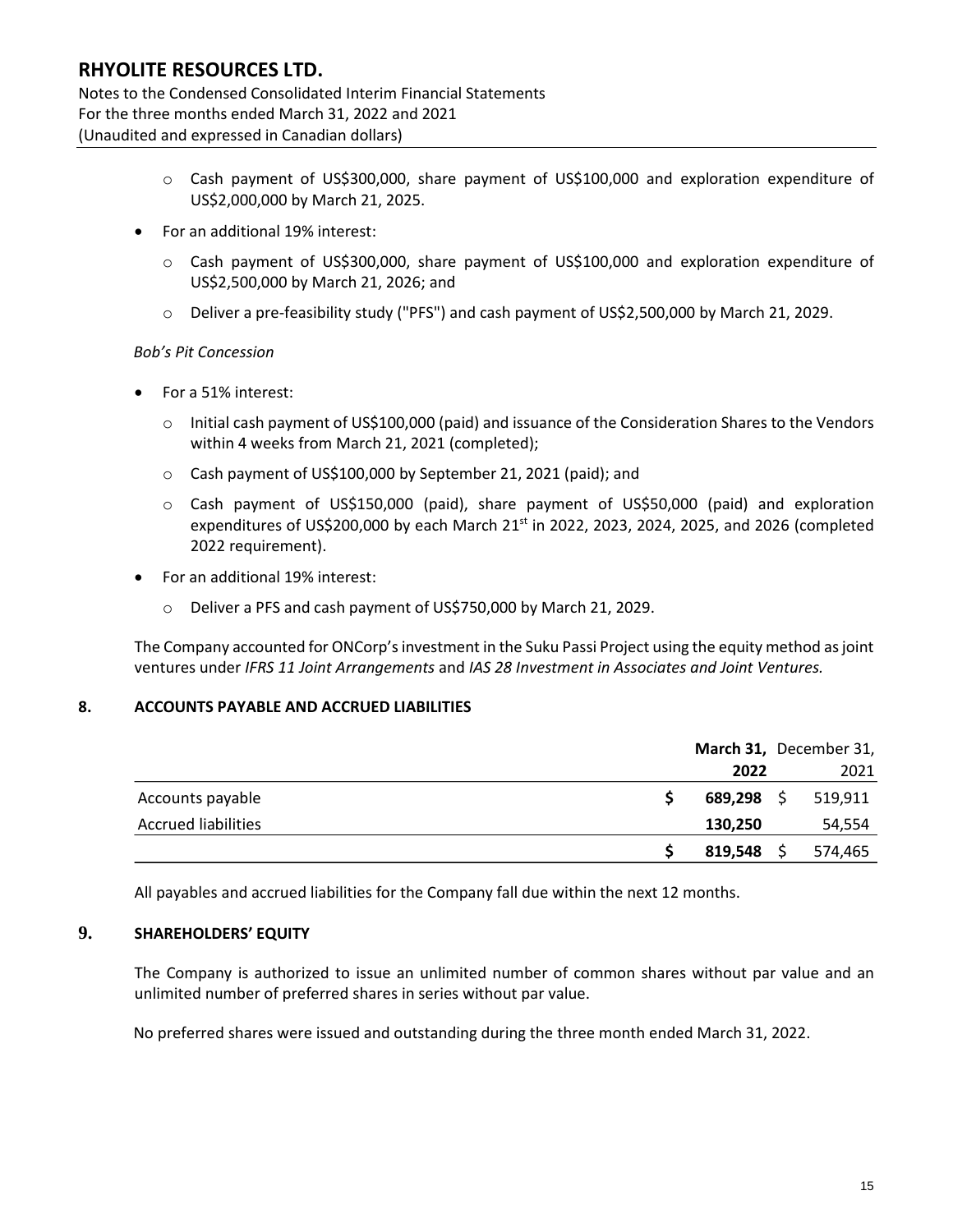Notes to the Condensed Consolidated Interim Financial Statements For the three months ended March 31, 2022 and 2021 (Unaudited and expressed in Canadian dollars)

### **10. RELATED PARTY TRANSACTIONS**

#### *Key Management Compensation*

Key management personnel are persons responsible for planning, directing, and controlling the activities of an entity, and include certain directors and officers. Key management compensation comprises as follows:

|                       | Three months ended       |           |        |  |
|-----------------------|--------------------------|-----------|--------|--|
|                       |                          | March 31, |        |  |
|                       | 2022                     |           | 2021   |  |
| Earlston              | $\overline{\phantom{a}}$ |           | 32,500 |  |
| Salaries and benefits | 267,500                  |           | 50,000 |  |
| Share-based payment   | 960,616                  |           |        |  |
| <b>Total</b>          | 1,228,116                |           | 82,500 |  |

The Company had a corporate service agreement with Earlston Management Corp. ("Earlston"), a company that provided key management services to the Company and shared key management personnel with the Company. The Company paid Earlston a fee of 7,500 per month (from November 2020 to January 2021) and \$12,500 per month (from February 2021 to October 2021) and out-of-pocket costs for standard management and office services. The service agreement was terminated in October 2021. During the period, the Company incurred office administration and facilities expenditures provided by Earlston of Nil (2021 - \$32,500). Accounts payable as at March 31, 2022 and December 31, 2021 includes \$Nil in amounts owing to Earlston.

In September 2021, Mr. Stanford was appointed as Chief Executive Officer concurrent with the acquisition of Muckahi Inc. As part of the Muckahi Transaction Mr. Stanford received 9.5 million common shares of Rhyolite in consideration, of which 1.0 million common shares were delivered to Mr. Stanford upon closing of the Muckahi Transaction, and the remaining 8.5 million common shares were deposited in escrow to be released to Mr. Stanford in tranches over a four-year period conditional upon Mr. Stanford remaining involved with the Company in any capacity other than as a shareholder as at each anniversary date. During the three month period ended March 31, 2022, the Company recognized \$960,616 as share-based payment related to the escrow shares issued to Mr. Stanford in the Muckahi Transaction.

### **11. CONSULTING FEES**

|                     |         | Three months ended |         |  |  |
|---------------------|---------|--------------------|---------|--|--|
|                     |         | March 31,          |         |  |  |
|                     | 2022    |                    | 2021    |  |  |
| Muckahi Engineering | 250,541 |                    |         |  |  |
| Other               | 84,377  |                    | 221,608 |  |  |
| <b>Total</b>        | 334,918 |                    | 221,608 |  |  |